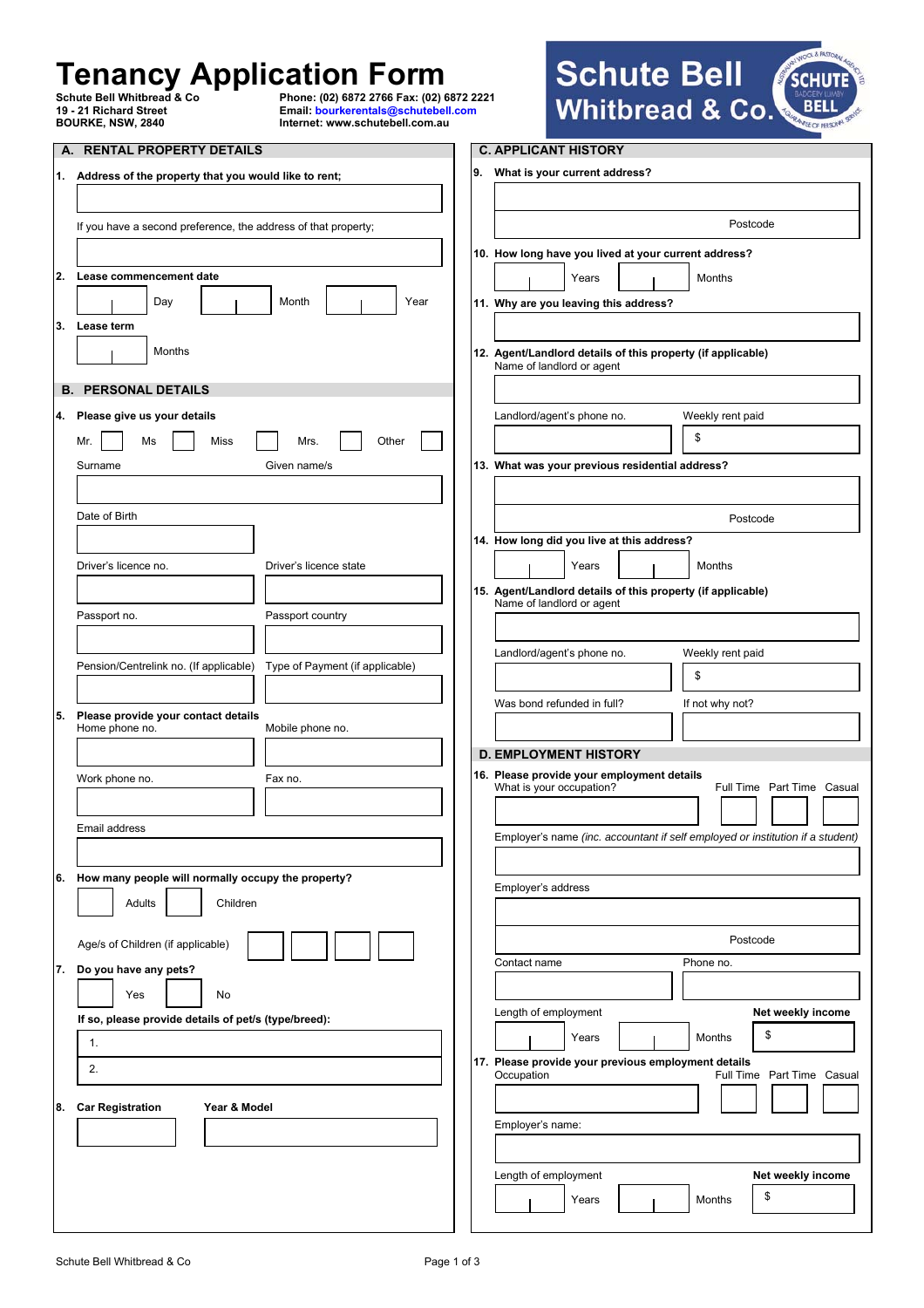# **Tenancy Application Form**<br> **Schute Bell Whitbread & Co.**<br> **Phone:** (02) 6872 2766 Fax: (02)

**Please note: We may contact this person to assist you, should your rent** 

**19 - 21 Richard Street Email: bourkerentals@schutebell.com** 

**fall into arrears. F. REFERENCES** 

**G. PAYMENT DETAILS** 

Rental bond (4 weeks rent)

(Cash or bank cheque only)

**Credit EFTPOS card** 

Sub Total

**E. EMERGENCY CONTACTS** 

**18. Please provide a contact in case of emergency.**  Surname Given name/s

Relationship to you **Home phone no.** 

Work phone no. **Mobile phone no.** 

**19. Please provide two personal references (not related to you)** 1. Surname Given name/s

Relationship to you **Phone no.** 

2. Surname Given name/s

Relationship to you **Phone no.** 

**20. Property Rental**  $\frac{1}{2}$  Per week

\$

First payment of rent in advance (2 weeks rent)

Less: deduct Reservation Fee (see below) Amount payable on signing tenancy agreement

Tenant's share of cost of preparing tenancy agreement

**21. I agree to pay my rent via one the following methods:** 

Schute Bell Whitbread & Co<br> **Phone: (02) 6872 2766 Fax: (02) 6872 2221**<br>
Email: bourkerentals@schutebell.com

**BOURKE, NSW, 2840 Internet: www.schutebell.com.au**



## **H. 100 POINT CHECK**

**22. This 100 point check must be provided before an application for a rental property will be accepted.** 

**Please provide copies of the following documentation with your application.** 

**- A minimum of 100 Check Points is required for each applicant.** 

**- Points must be made up from each of sections A, B and C.** 

**Please place a tick in the box for the points you are providing.** 

#### **A) Proof of Identity**

Drivers Licence

**You must provide at least one (1) of the following:** 

Passport

Birth Certificate + Photo ID **30 Points**

#### **B) Proof of Income**

**You must provide at least two of the following:** 

Last Pay Advice

Current Centrelink Statement

 Current Bank Statement **30 Points** (Must show sufficient funds to meet rental payments)

#### **C) Other Documentation**

**You must provide at least 40 points of the following documentation:** 

| Last 2 Rent Receipts               | 20 Points |  |
|------------------------------------|-----------|--|
| <b>Current Rental Ledger</b>       | 40 Points |  |
| Two Written References             | 20 Points |  |
| Current Electricity/Phone Account  | 10 Points |  |
| <b>Vehicle Registration Papers</b> | 10 Points |  |
| Recent Rates Notice                | 30 Points |  |
|                                    |           |  |

 **TOTAL POINTS (A+B+C) (Minimum of 100 Points Required)**

 **Points Subtotal** 

**Automatic deduction via the Centre Pay system** 

**Automatic deduction from my nominated bank account** 

\$

\$

\$ \$

\$

\$